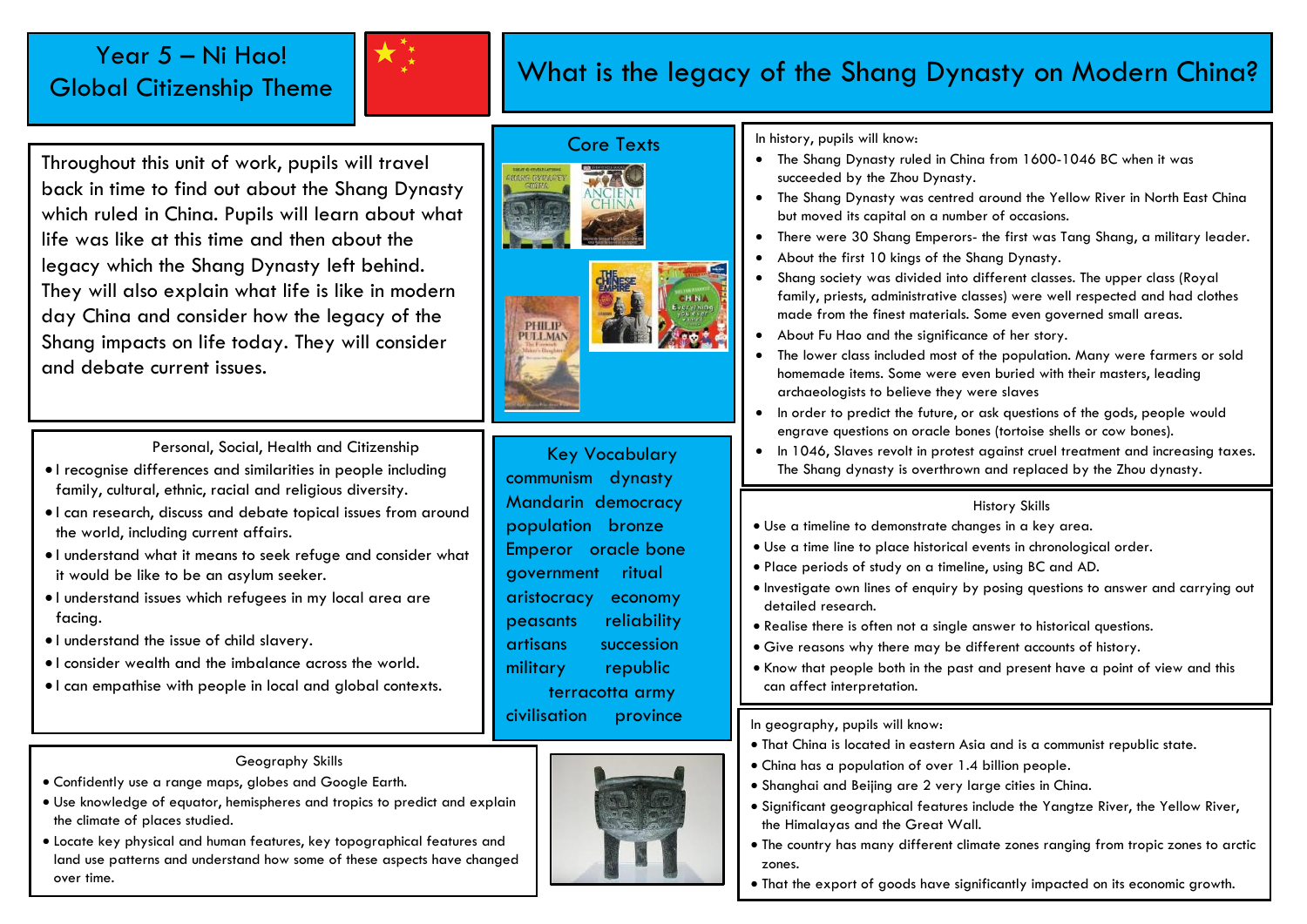| Year 5<br>Ni Hao!                                                                                                                                                                                                                                                         | <b>Home Learning Ideas</b>                                                                                                  |                                                                                 |                                                                                                                                     |
|---------------------------------------------------------------------------------------------------------------------------------------------------------------------------------------------------------------------------------------------------------------------------|-----------------------------------------------------------------------------------------------------------------------------|---------------------------------------------------------------------------------|-------------------------------------------------------------------------------------------------------------------------------------|
|                                                                                                                                                                                                                                                                           | Creative- Create a model<br>of a Chinese dragon.                                                                            | Find out some words in<br><b>Mandarin, using Google</b><br>translate or another | <b>Research about Chinese</b><br>food. Find something that<br>you would like to try/eat                                             |
| Throughout this unit of work, pupils will<br>travel back in time to find out about the                                                                                                                                                                                    |                                                                                                                             | language package. Don't<br>forget to share your<br>learning with us.            | and make it at home with<br>an adult to support you.                                                                                |
| Shang Dynasty which ruled in China. Pupils<br>will learn about what life was like at this<br>time and then about the legacy which the<br>Shang Dynasty left behind. They will also<br>explain what life is like in modern day<br>China and consider how the legacy of the | Create your own family<br>tree to show your own<br>family's ancestry.                                                       |                                                                                 | Research a current news<br>story from China and<br>write a summary of it with<br>your opinions.                                     |
| Shang impacts on life today. They will<br>consider and debate current issues.                                                                                                                                                                                             | Create a tourist guide for<br>a significant landmark or<br>city in China. You could<br>use ICT or make a paper<br>brochure. | Find out about the main<br>goods which China<br>exports around the world.       | Research the work of the<br>artist Bada Shanren.<br>Have a go at recreating<br>one of the famous pieces,<br>using ink/paint/pencil. |
| <b>Reading List - Topic Linked</b>                                                                                                                                                                                                                                        |                                                                                                                             |                                                                                 |                                                                                                                                     |